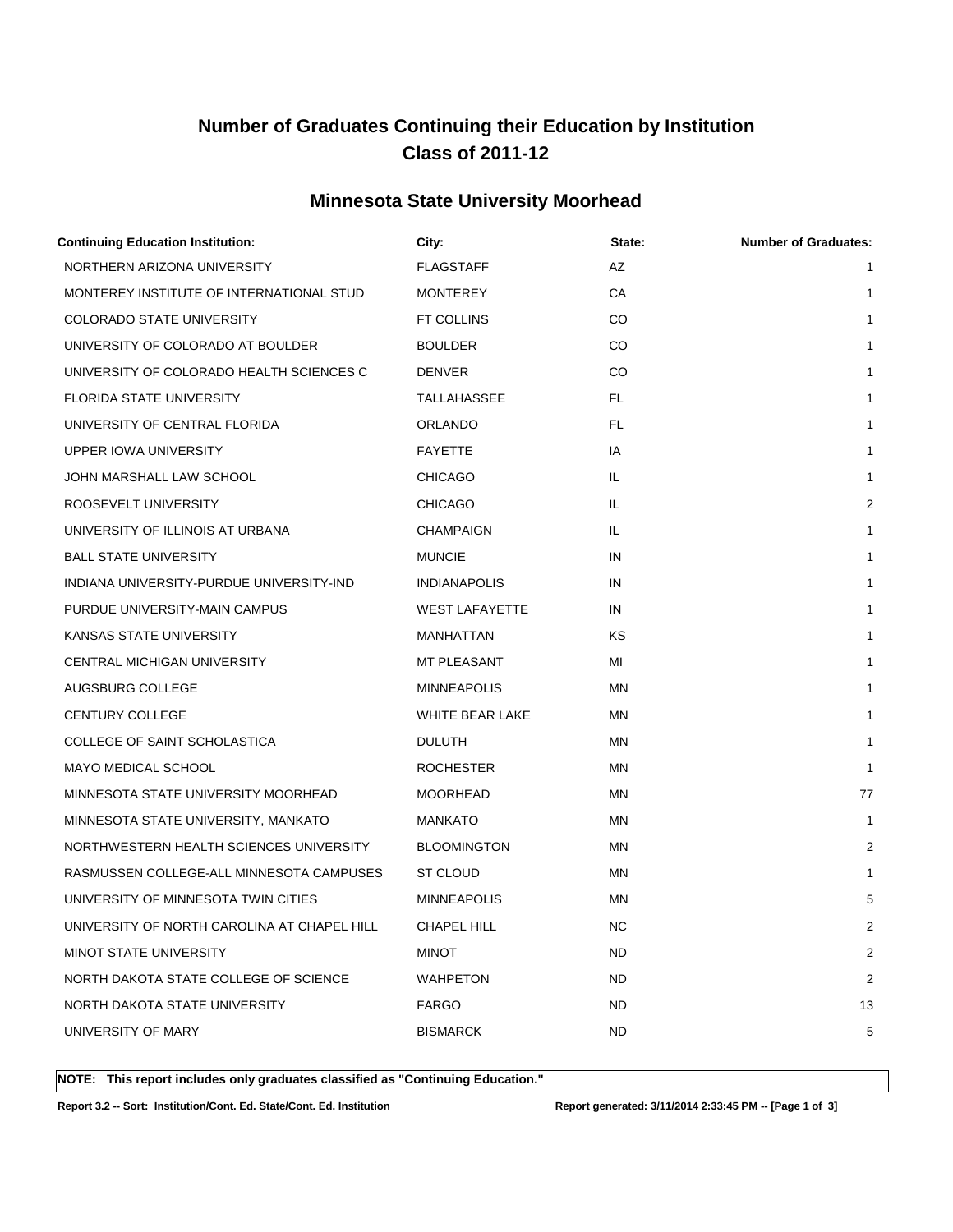## **Number of Graduates Continuing their Education by Institution Class of 2011-12**

#### **Minnesota State University Moorhead**

| <b>Continuing Education Institution:</b>              | City:                 | State:    | <b>Number of Graduates:</b> |
|-------------------------------------------------------|-----------------------|-----------|-----------------------------|
| UNIVERSITY OF NORTH DAKOTA-MAIN CAMPUS                | <b>GRAND FORKS</b>    | <b>ND</b> | 8                           |
| UNIVERSITY OF NEBRASKA AT LINCOLN                     | <b>LINCOLN</b>        | <b>NE</b> | $\overline{2}$              |
| <b>NEW YORK UNIVERSITY</b>                            | <b>NEW YORK</b>       | <b>NY</b> | $\overline{2}$              |
| OHIO UNIVERSITY MAIN CAMPUS                           | <b>ATHENS</b>         | OH        | $\overline{2}$              |
| <b>CLARION UNIVERSITY OF PENNSYLVANIA</b>             | <b>CLARION</b>        | <b>PA</b> | $\mathbf{1}$                |
| SOUTH DAKOTA STATE UNIVERSITY                         | <b>BROOKINGS</b>      | <b>SD</b> | $\overline{2}$              |
| UNIVERSITY OF SOUTH DAKOTA                            | <b>VERMILLION</b>     | <b>SD</b> | $\overline{2}$              |
| EL CENTRO COLLEGE                                     | <b>DALLAS</b>         | <b>TX</b> | 1                           |
| UNIVERSITY OF UTAH                                    | <b>SALT LAKE CITY</b> | UT        | 1                           |
| <b>RADFORD UNIVERSITY</b>                             | <b>RADFORD</b>        | <b>VA</b> | 1                           |
| VIRGINIA COMMONWEALTH UNIVERSITY                      | <b>RICHMOND</b>       | <b>VA</b> | 1                           |
| SPOKANE FALLS COMMUNITY COLLEGE                       | <b>SPOKANE</b>        | <b>WA</b> | 1                           |
| CONCORDIA UNIVERSITY-WISCONSIN                        | <b>MEQUON</b>         | WI        | 1                           |
| MEDICAL COLLEGE OF WISCONSIN                          | <b>MILWAUKEE</b>      | WI        | 1                           |
| UNIVERSITY OF WISCONSIN-MADISON                       | <b>MADISON</b>        | WI        | 1                           |
| UNIVERSITY OF WISCONSIN-RIVER FALLS                   | <b>RIVER FALLS</b>    | WI        | 1                           |
| <b>Institution Name Not Given</b>                     |                       |           | 9                           |
| Total Number of Croductos Continuing their Education: |                       |           | 100                         |

**Total Number of Graduates Continuing their Education: 168**

**NOTE: This report includes only graduates classified as "Continuing Education."**